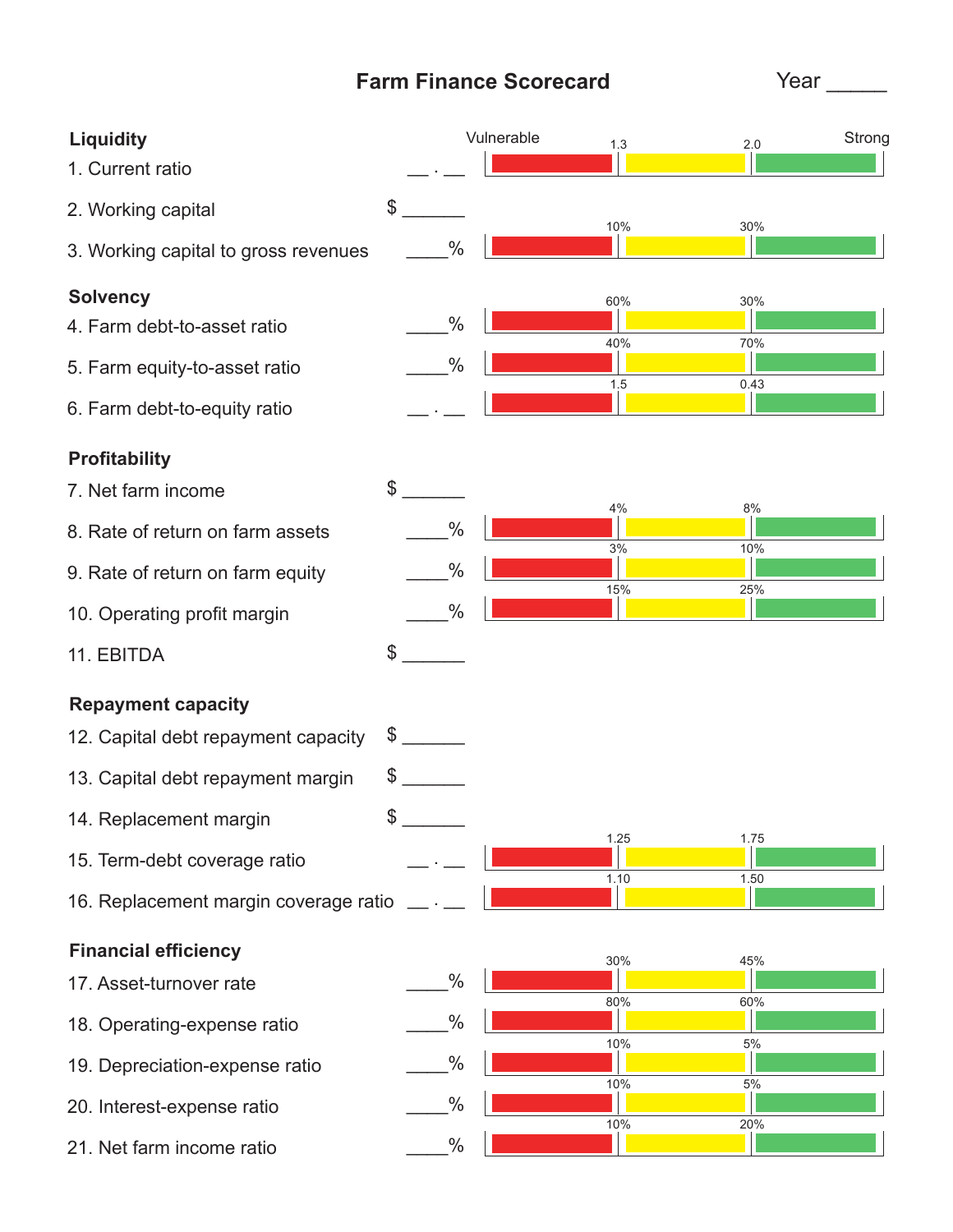# **Farm Financial Ratios and Guidelines**

### **From the balance sheet**

#### **Liquidity**

- is the ability of your farm business to meet financial obligations as they come due – to generate enough cash to pay your family living expenses and taxes, and make debt payments on time.

- 1. Current ratio - measures the extent to which current farm assets, if sold tomorrow, would pay off current farm liabilities.
- 2. Working capital - tells us the operating capital available in the short term from within the business.
- 3. Working capital to gross revenues - measures operating capital available against the size of the business.

#### **Solvency**

- is the ability of your business to pay all its debts if it were sold tomorrow. Solvency is important in evaluating the financial risk and borrowing capacity of the business.

- 4. Farm debt-to-asset ratio - is the bank's share of the business. It compares total farm debt to total farm assets. A higher ratio is an indicator of greater financial risk and lower borrowing capacity.
- 5. Farm equity-to-asset ratio - is your share of the business. It compares farm equity to total farm assets. If you add the debt-to-asset ratio and the equity-to-asset ratio you must get 100%.
- 6. Farm debt-to-equity ratio - compares the bank's ownership to your ownership. It also indicates how much the owners have leveraged (i.e., multiplied) their equity in the business.

# **From the income statement**

#### **Profitability**

- is the difference between the value of goods produced and the cost of the resources used in their production.

- 7. Net farm income
	- represents return to 3 things,
		- Your labor,
		- Your management and
		- Your equity,

that you have invested in the business. It is the reward for investing your unpaid family labor, management and money in the business instead of elsewhere. Anything left in the business, i.e., not taken out for family living and taxes, will increase your farm net worth.

8. Rate of return on farm assets - can be thought of as the average interest rate being earned on all (yours and creditors') investments in the farm. Unpaid labor and management are assigned a return before return on farm assets is calculated.

- 9. Rate of return on farm equity - represents the interest rate being earned by your investment in the farm. This return can be compared to returns available if your equity were invested somewhere else, such as a certificate of deposit.
- 10. Operating profit margin

- shows the operating efficiency of the business. If expenses are low relative to the value of farm production, the business will have a healthy operating profit margin. A low profit margin can be caused by low product prices, high operating expenses, or inefficient production.

11. EBITDA

- Earnings Before Interest Taxes Depreciation and Amortization. Measures earnings available for debt repayment.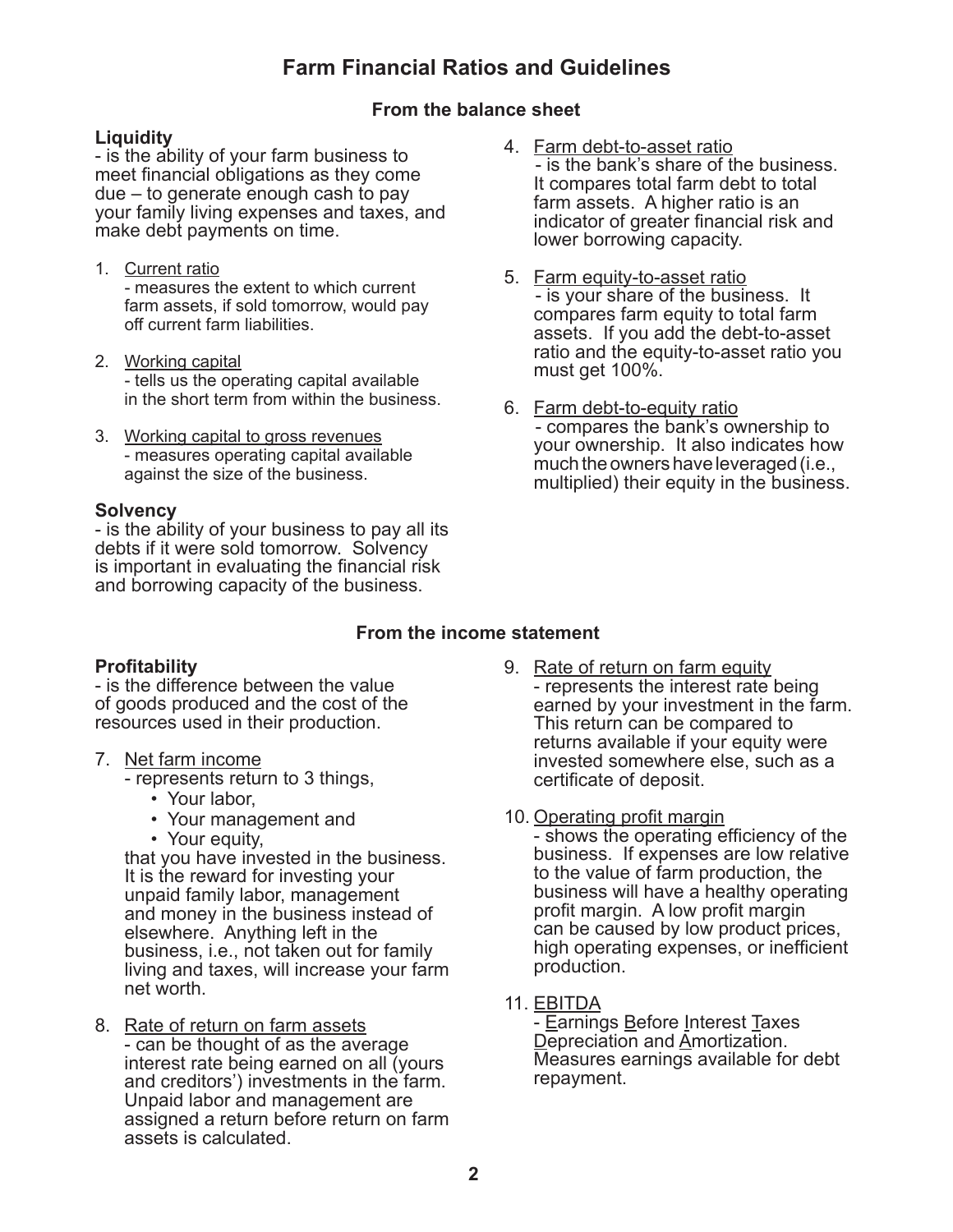#### **Repayment capacity**

- shows the borrower's (i.e., your) ability to repay term debts on time. It includes nonfarm income and so is not a measure of business performance alone.

- 12. Capital debt repayment capacity - measures the amount generated from farm and non-farm sources, to cover debt repayment and capital replacement.
- 13. Capital debt repayment margin - is the amount of money remaining after all operating expenses, taxes, family living costs, and scheduled debt payments have been made. It's really the money left, after paying all bills, that is available for purchasing or financing new machinery, equipment, land or livestock.

14. Replacement margin

- the amount of income remaining after paying principal and interest on term loans and unfunded (cash) capital purchases.

- 15. Term-debt coverage ratio - tells whether your business produced enough income to cover all intermediate and long-term debt payments. A ratio of less than 1.0 indicates that the business had to liquidate inventories, run up open accounts, borrow money, or sell assets to make scheduled payments.
- 16. Replacement margin coverage ratio - A ratio under 1.0 indicates that you did not generate enough income to cover term debt payments and unfunded capital purchases.

### **From all the financial statements**

#### **Financial efficiency**

- shows how effectively your business uses assets to generate income. Past performance of the business could well indicate potential future accomplishments.

It also answers the questions:

- Are you using every available asset to its fullest potential?
- What are the effects of production, purchasing, pricing, financing and marketing decisions on gross income?

#### 17. Asset-turnover rate

- measures efficiency in using capital. You could think of it as capital productivity. Generating a high level of production with a low level of capital investment will give a high asset-turnover rate. If, on the other hand, the turnover is low you will want to explore methods to use the capital invested much more efficiently or sell some low-return investments. (It could mean getting rid of that swamp and ledge on the back 40 and getting something that produces income.)

The last four ratios show how Gross Farm Income is used. The sum of the four equals 100% (of Gross Farm Income).

- 18. Operating-expense ratio - shows the proportion of farm income that is used to pay operating expenses, not including principal or interest.
- 19. Depreciation-expense ratio - indicates how fast the business wears out capital. It tells what proportion of farm income is needed to maintain the capital used by the business.
- 20. Interest-expense ratio - shows how much of gross farm income is used to pay for interest on borrowed capital.
- 21. Net farm income ratio - compares profit to gross farm income. It shows how much is left after all farm expenses, except for unpaid labor and management, are paid.